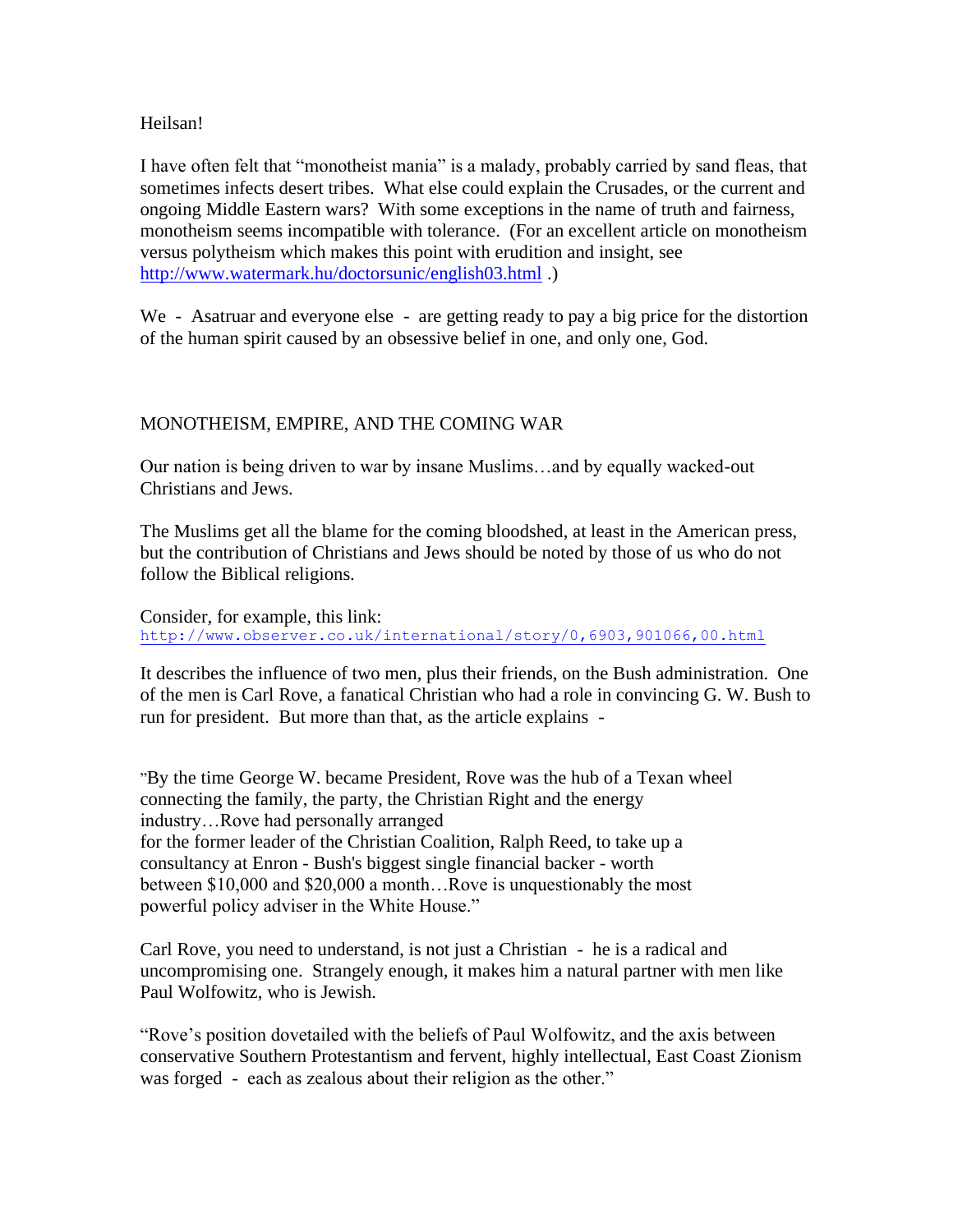This Christian-Jewish axis should not be underestimated. A personal friend of mine works for a political organization, and her job required her to attend the most recent national convention of the Christian Coalition. In the vast exhibit hall, there were very few crosses to be found - but Israeli flags and "We Support Israel!" signs galore.

There's much more, and I hope you will read the complete article.

Another essay, equally ominous, was written by Dennis Prager [\(http://wnd.com/news/article.asp?ARTICLE\\_ID=31210\)](http://wnd.com/news/article.asp?ARTICLE_ID=31210). Titled "The Future is Muslim, European, or American," it appeared on the rabidly Christian and pro-Israeli World Net Daily web site. We already know about the evil Muslims, of course, and the Europeans are "secular socialists," and America…well, America is about "Judeo-Christian values," which makes us the good guys. So we have the right to rule the world.

To make his point really obvious, Prager uses the phrase "Judeo-Christian" no less than five times in the course of his essay and of course finds time to praise Israel specifically. You really get the feeling there's not a lot of room in America for any of us who reject the "Judeo-Christian" way of looking at the world.

## THE NEW EMPIRE

A new empire is being forged, and its implicit values will be radical monotheist. Those who don't see the Imperial connection should take a look at [http://wnd.com/news/article.asp?ARTICLE\\_ID=31222](http://wnd.com/news/article.asp?ARTICLE_ID=31222). Richard Perle is chairman of the US Defense Advisory Board. He's also a good friend of Paul Wolfowitz, who we met a few paragraphs ago. Perle says we must have regime changes in Iran, Libya, and Syria "and a few others beside" after the US finishes pounding Iraq into the dust. Lebanon has been mentioned in some scenarios.

This echoes US Undersecretary of State John Bolton, who told Israeli officials that it will be necessary to deal not only with Iraq, but also with Syria, Iran and North Korea. Interestingly, the idea was first suggested by Israeli hardliners (as documented in the pages of *Ha'aretz*) and only later voiced by American diplomats, with the difference that the Israelis didn't mention North Korea.

Yesterday, I read a paragraph from a book about the Roman Empire written in 1919. Unfortunately I cannot find it right now - it was on some web site, I suppose - but it paraphrases something like this: Rome could always say that its interests were threatened somewhere. Or if not its interests, then an friend's interests. If it didn't have allies in a region, it would invent them. In any case, a reason could be found to send troops…and the troops, or at least Roman influence, always stayed. That's how Rome built the Empire.

We have become the modern Empire. And instead of Roman paganism, our unofficial state religion is "Judeo-Christianity," and of course corporate capitalism.